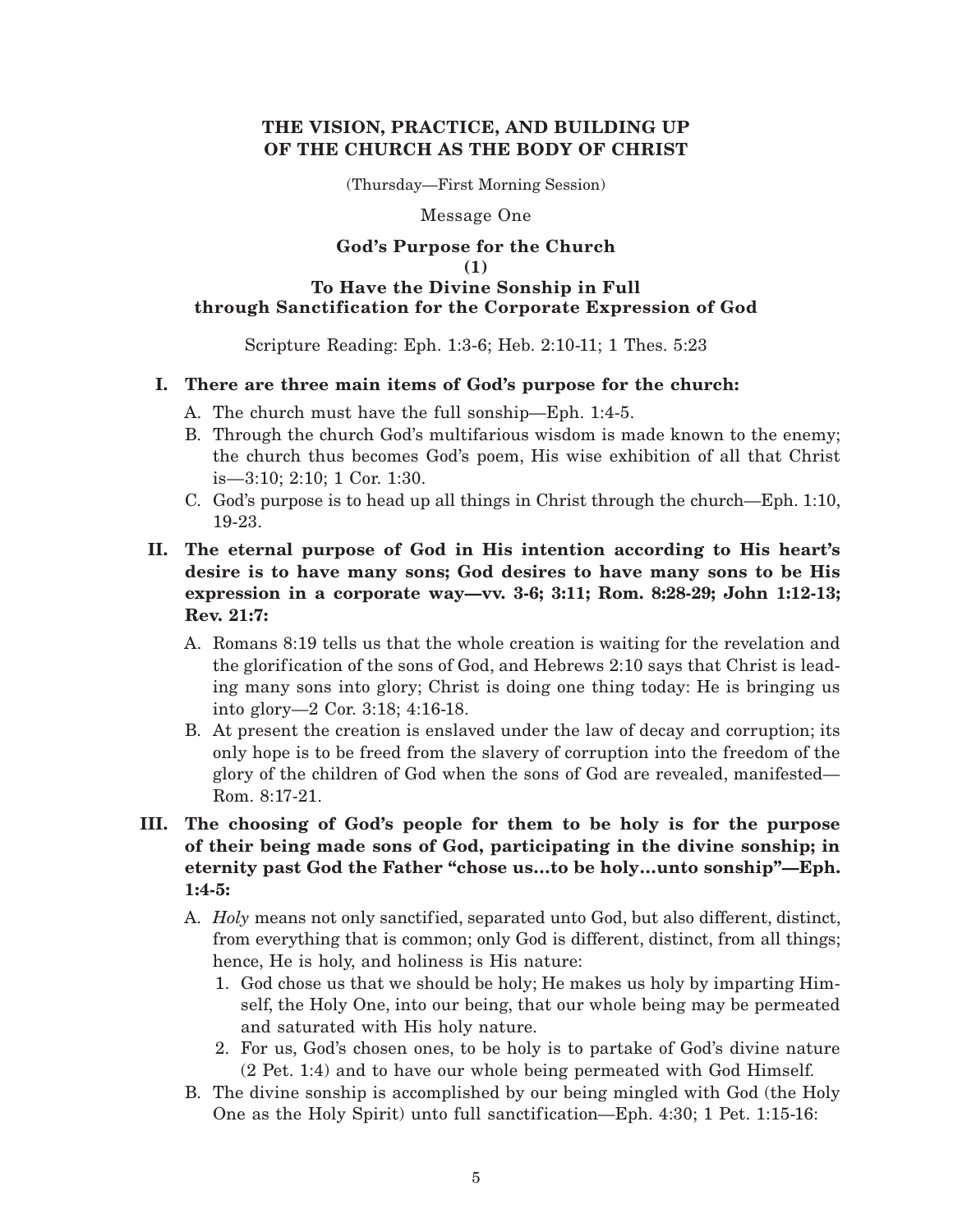- 1. God is working Himself into us and mingling Himself with us so that we may be holy, absolutely sanctified by Him, in Him, and with Him; every bit of our human nature will be mingled with the divine nature—cf. Lev. 2:4-5.
- 2. In the Old Testament type, every part of the boards of the tabernacle was overlaid with gold; in the fulfillment of the type, God mingles Himself with the church so that we may be brought into the full sonship—Exo. 26:28-30.
- 3. According to the teaching of the New Testament, sonship means:
	- a. That we are born of God to have God as our life and nature—John 1:12-13; 3:6; 1 John 5:11-12; 2 Pet. 1:4.
	- b. That we grow up with God and are in God, growing up into Christ, the Head, in all things and growing with the growth of God—Eph. 1:6, 10; 4:15-16; Col. 2:19.
	- c. That we are absolutely mingled with God; every part of our being will be permeated, saturated, and overlaid with God—Lev. 2:4-5; 1 Thes. 5:23.
	- d. That we are qualified to inherit all that God is, all that God has, and all that God has purposed—Eph. 1:14; Rom. 8:17.
	- e. That we eventually are absolutely holy and divine—Eph. 1:4; Rev. 21:2, 10.
- C. God's chosen ones are made His sons by His sanctifying Spirit (Rom. 15:16; Gal. 4:6); this is why Ephesians 1:3 calls this a spiritual blessing, a blessing by the Spirit:
	- 1. Sanctification for sonship is still going on; day by day, however, we may not live in our sonship because we may not care for the sanctifying Spirit speaking and working in our spirit—Rom. 15:16; 8:4; Eph. 5:26.
	- 2. Today we must learn to live by the Spirit, to serve by the Spirit, to act according to the Spirit, and to have our being altogether by the Spirit, with the Spirit, and according to the Spirit all day long—Rom. 1:1, 9; 8:4; Phil. 3:3; Zech. 4:6.
	- 3. Then we need to grow in the life of Christ with the proper nourishment in the Spirit; we can be nourished in three ways: by reading the holy Word, by listening to the spiritual speaking, and by coming to the meetings—John 8:31-32; Eph. 5:26; Rev. 2:7; Psa. 73:16-17, 22-26; 77:13.
- D. God's chosen ones become holy and without blemish before Him and are predestinated unto sonship "in love"—Eph. 1:4; cf. 3:17; 4:2, 15-16; 5:2; 6:24; Rev. 2:4:
	- 1. Love in Ephesians 1:4 refers to the love with which God loves His chosen ones and His chosen ones love Him; it is in this love, in such a love, that God's chosen ones become holy and without blemish before Him.
	- 2. First, God loved us; then this divine love inspires us to love Him in return; in such a condition and atmosphere of love, we are saturated with God to be holy and without blemish, just as He is—1 John 4:19; Psa. 31:23a; 116:1; Mark 12:30.
- **IV. Christ as the Captain of salvation leads God's many sons into glory, the corporate expression of God, by saving them organically through sanctification; sanctification is God's "sonizing"—Heb. 2:10-11; Eph. 1:4-5; 1 Thes. 5:23; Rom. 5:10:**
	- A. Hebrews 2:10 says that the Lord as the Captain of God's salvation will lead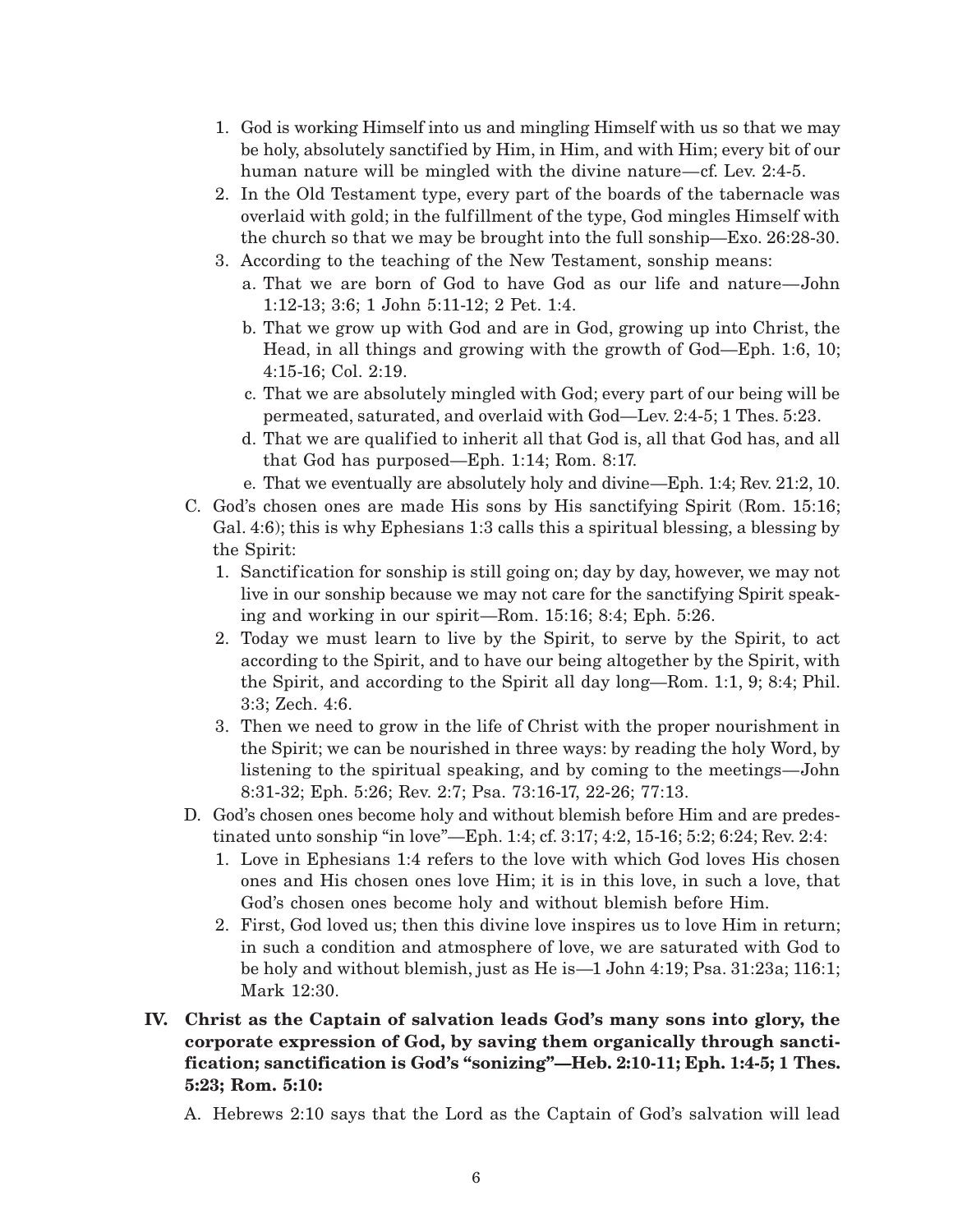many sons into glory; then verse 11 speaks of the One who sanctifies and those who are being sanctified; this shows that sanctification is for sonship.

- B. This brings us into a fuller understanding of Ephesians 1:4-5; verse 4 says, "To be holy," and verse 5 says, "Unto sonship"; *to be holy…unto sonship* shows us again that sanctification is for sonship.
- C. The divine sanctification for the divine sonship is the center of the divine economy and the central thought of the revelation in the New Testament; sanctification is the hinge of God's carrying out His eternal economy.
- D. The divine sanctification is the holding line in the carrying out of the divine economy to "sonize" us divinely, making us sons of God that we may become the same as God in His life and in His nature (but not in His Godhead), so that we may be God's expression; we say that sanctification is the holding line because every step of God's economy in His work with us is to make us holy:
	- 1. The seeking sanctification, the initial sanctification, is unto repentance to bring us back to God; our repentance and believing were due to the seeking Spirit, the convicting Spirit—1 Pet. 1:2; Luke 15:8-10, 17-21; John 16:8-11.
	- 2. The redeeming sanctification, the positional sanctification, is by the blood of Christ to transfer us from Adam to Christ—Heb. 13:12.
	- 3. The regenerating sanctification, the beginning of dispositional sanctification, renews us from our spirit to make us, the sinners, sons of God to form an organism for God's corporate expression, which is the organic Body of Christ, the church—2 Cor. 5:17; John 1:12-13; 3:5-6, 8; 1 Pet. 1:3; Titus 3:5.
	- 4. The renewing sanctification, the continuation of dispositional sanctification, renews our soul from our mind through all the parts of our soul to make our soul a part of God's new creation—Rom. 12:2b; Eph. 4:23; 2 Cor. 4:16; Gal. 6:15.
	- 5. The transforming sanctification, the daily sanctification, reconstitutes us with the element of Christ metabolically to make us a new constitution as a part of the organic Body of Christ—1 Cor. 3:12; 2 Cor. 3:16-18; Rom. 12:1-2; Psa. 68:19.
	- 6. The conforming sanctification, the shaping sanctification, shapes us in the image of the glorious Christ to make us the expression of Christ—Rom. 8:29; Phil. 3:10.
	- 7. The glorifying sanctification, the consummating sanctification, redeems our body by transfiguring it to make us Christ's expression in full and in glory so that we may be fully and wholly sanctified in our spirit, soul, and body to be a consummated incorporation of God's many sons who are matured in the processed Triune God as their life that they may express God as the New Jerusalem for eternity—v. 21; Rom. 8:23; 1 Thes. 5:23; Rev. 21:2-3, 7, 9-11, 22.

### **Excerpts from the Ministry:**

#### **THE DIVINE SANCTIFICATION IS THE HOLDING LINE IN THE CARRYING OUT OF THE DIVINE ECONOMY**

In this message we want to see that the divine sanctification is the holding line in the carrying out of the divine economy. It was not until the 1980s that I began to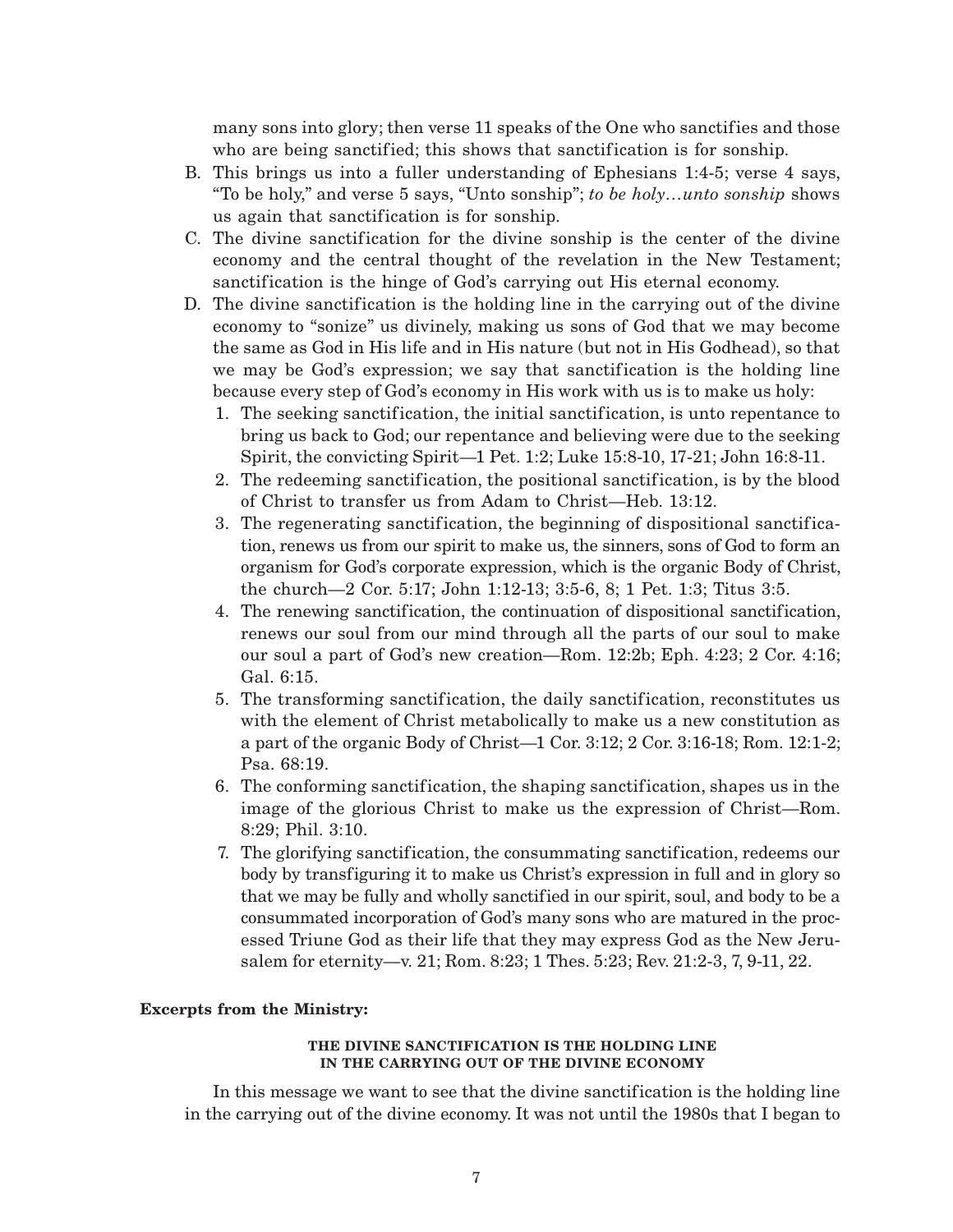use the word *economy* frequently. Formerly, we used the word *plan* as a replacement for *economy.* God's economy is His plan, but the word *plan* does not mean as much as the word *economy. Economy* is a word anglicized from the Greek word *oikonomia.*

God's economy is the intention of His heart's desire, and God made this intention a purpose. This purpose became and still is God's economy. Sanctification is a great point in God's economy. It is the holding line in the carrying out of the divine economy. We need to see what the term *holding line* means. When a person goes fishing, he needs a line. That is the holding line for his fishing. The line holds his fish. In other words, the line directs his fishing. We say that sanctification is the holding line because every step of God's economy in His work with us is to make us holy.

God created the universe. Not one part of it was holy. Then God created man. Even before man's fall, he was not holy. In the whole universe, only One is holy, that is, God Himself. Regardless of how perfect and good someone is, this does not make him holy. The angels are perfect and good, but strictly speaking, they are not holy as God is. In order to be holy, you must have the holy essence. If something is called steel, it must have the essence of steel. Thus, if you are holy, you must have the holy essence, and the holy essence in the whole universe is God Himself.

The New Jerusalem is called the holy city (Rev. 21:2). It is built with gold, pearl, and precious stones on the gold (vv. 18-21). The pearls are for the gates, and the precious stones are for the wall with its foundations. These are built upon gold. Paul said in 1 Corinthians 3 that he laid Christ as the unique foundation and that now we must build upon this foundation. If we build with wood, grass, and stubble, we will suffer punishment. But if we build with gold, silver, and precious stones, we will be rewarded (vv. 11-15). Here Paul said that gold is a material.

Strictly speaking, however, gold is not the material *for* the building. Gold is the site of the New Jerusalem. The New Jerusalem is built on gold. When a person builds a house on a plot of land, the land is not the material *for* the building. The city proper of the New Jerusalem is gold. The street is gold. On this gold the gates are built. On this gold the foundations are laid and the wall is built. Gold signifies God in His divine nature. In the whole universe, only God is holy in nature.

Some may argue by saying that the angels are holy and that in the Old Testament there are God's holy people with the holy city. The temple was holy, and the gold was sanctified by the temple (Matt. 23:17). The priests were holy, the altar was holy, and the offerings were sanctified by the altar (v. 19). In this sense something that belongs to God can also be considered holy. Even the garments of the priests were made holy by being anointed. After being anointed they became holy because they became something for God and something belonging to God. But that is not the genuine holiness in nature. The tabernacle and the things related to it were not God Himself but were something belonging to God.

When we are speaking of sanctification in its highest sense in the New Testament, we are speaking about something not merely belonging to God but something which is God. Ephesians 1:4 and 5 speak of being holy unto sonship. We are chosen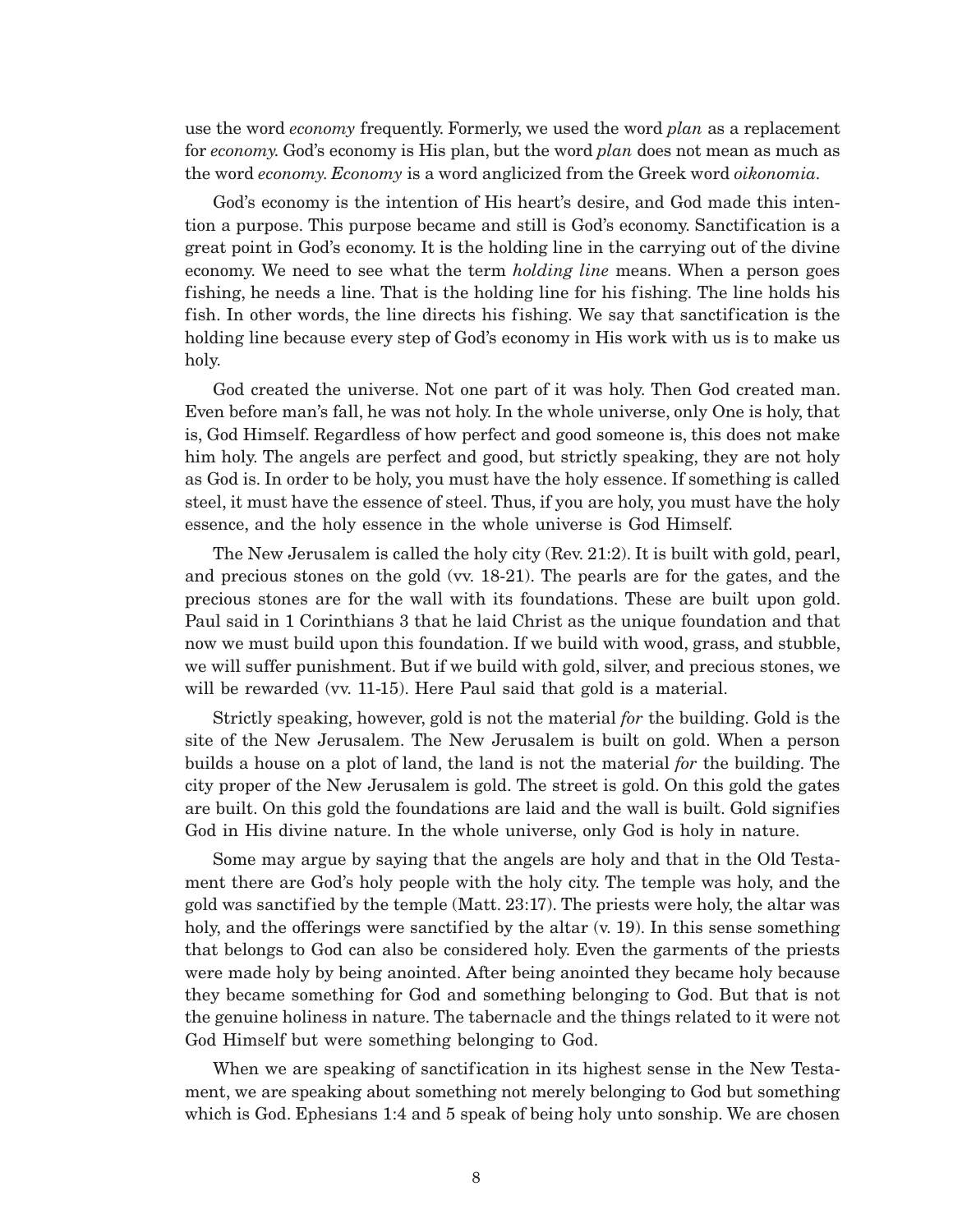to be holy so that we can become God's sons. Since we are God's sons, born of God, we are not just belonging to God. We are sons of God who have God's essence, God's life and nature.

The garments of the high priest belonged to God, but they did not have God's life and nature. Today, however, we are sons of God with the holy nature and the holy life of God Himself. We have the holy essence of God, so we are holy. But we were not created or born this way. We were created as common human beings, but we became fallen sinners, even God's enemies. But one day we were born of God, and this new birth revolutionized our essence.

Regeneration is a reconditioning. Regeneration reconditions us with something essential. This essential matter is God Himself. When He regenerated us, He was born into our being, so He became our essence, our nature and our life. Now we are holy, exactly as He is. He is gold, and we also are gold in nature. In this sense, only the ones who are born of God as His sons can be called holy people.

On the one hand, we are all holy, but our holiness is at various levels. One brother who has been in the church life for many years is more holy than a new one who has been recently regenerated. This new one's spirit is regenerated by God as the essence, but just a little part of his being is holy. His soul has not been touched much by the essence of God. But another brother may have the experience of being made holy for over forty years. His spirit has been sanctified, and his soul is greatly sanctified.

Our being made holy will be consummated at the redemption of our body, which is the transfiguration of our body. Thus, the sanctifying work of the Spirit first issues in our repentance and continues all the way to our glorification. In between our repentance and our glorification are regeneration, renewing, transformation, conformation, and the transfiguration of our body, which is the glorification of our entire being. This is the line of the divine sanctification to make us holy, so this line holds the carrying out of God's economy.

Today we all have been "hooked" by the line of the divine sanctification. We were in the "ocean" of humanity, but this line reached us, and we have been hooked. Our being hooked will be consummated when we are transfigured. Then the line will be completed. A number of us were studying in school when someone came and spoke something about Christ to us. There was a "hook" hidden in this one's speaking, and a hook got into us. We were convicted and we repented and believed. Then we were regenerated in order for us to continue on the holding line of the divine sanctification.

The divine sanctification holds all of our spiritual experiences from our repentance to our glorification. It goes through our regeneration, renewing, transformation, and conformation unto the redemption of our body (Eph. 1:14; 4:30). *Unto* means "resulting in." The redemption of our body is the consummation of the divine sanctification.

Such a sanctification is to "sonize" us divinely, making us sons of God that we may become the same as God in His life and in His nature (but not in His Godhead),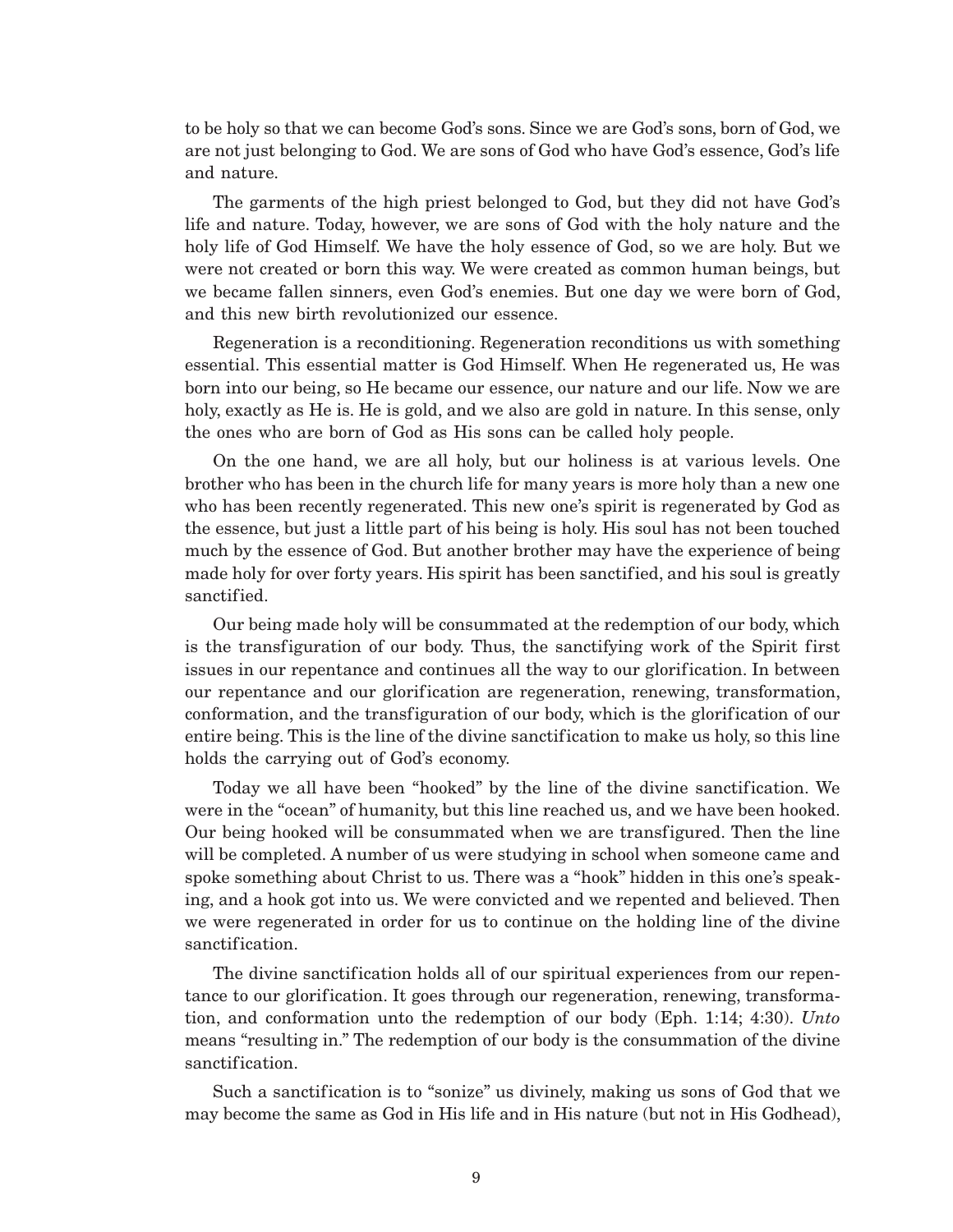so that we can be God's expression. Hence, sanctification is the divine sonizing. We are sons to our parents humanly, but we have been sonized by regeneration divinely. We do not have and we cannot have God's Godhead, but we do have God's life and nature so that we may be God's expression. A son, in principle, is the expression of the father. God the Father sanctifies us to sonize us, to make us His sons for His expression. In regeneration we were sonized, but that sonizing is just a start, an initiation. After being regenerated we need to grow to reach maturity. We become mature when our soul is fully sonized. Eventually, our body, which is still full of weakness, sickness, lust, and sinfulness, will be transfigured, glorified in full.

### **THE STEPS OF THE DIVINE SANCTIFICATION**

#### **The Seeking Sanctification—the Initial Sanctification**

God in eternity past made an economy, and in that economy He decided to have many sons. After He created man, man became fallen. Then God the Spirit came to sanctify man (1 Pet. 1:2). We were lost in Adam, in sin, and in death. We were in a heap of collapse, full of sin and death. But the Spirit came to seek us out, and He found us. Then He convicted us. Then He stirred up our spirit to repent. This was our initial sanctification unto repentance (Luke 15:8-10). This seeking sanctification resulted in our repentance to bring us back to God (vv. 17-21).

## **The Redeeming Sanctification the Positional Sanctification**

The redeeming sanctification, the positional sanctification, is by the blood of Christ (Heb. 13:12) to transfer us from Adam to Christ. This changed the place where we were. This is the positional sanctification, having nothing to do with our disposition.

### **The Regenerating Sanctification the Beginning of the Dispositional Sanctification**

Our regeneration is a kind of sanctification. Regeneration is the beginning of the dispositional sanctification to renew us from our spirit (2 Cor. 5:17). God renewed us from the very center of our being, which is our spirit. In God's salvation He first touches our spirit to regenerate it, that is, to renew it. This makes us, the sinners who were the enemies of God, sons of God (John 1:12-13).

## **The Renewing Sanctification the Continuation of the Dispositional Sanctification**

The renewing sanctification continues our dispositional sanctification by renewing our soul from our mind through all the parts of our soul (Rom. 12:2b; Eph. 4:23). Romans 12:2 says that we are to be transformed by the renewing of our mind, and the mind is the leading part of our soul. Our soul has three parts: the mind, emotion, and will.

Ephesians 4:23 speaks of our being renewed in the spirit of our mind. This means our regenerated spirit has entered into our mind to make us renewed entirely in our soul. This makes our soul a part of God's new creation (Gal. 6:15). Our spirit